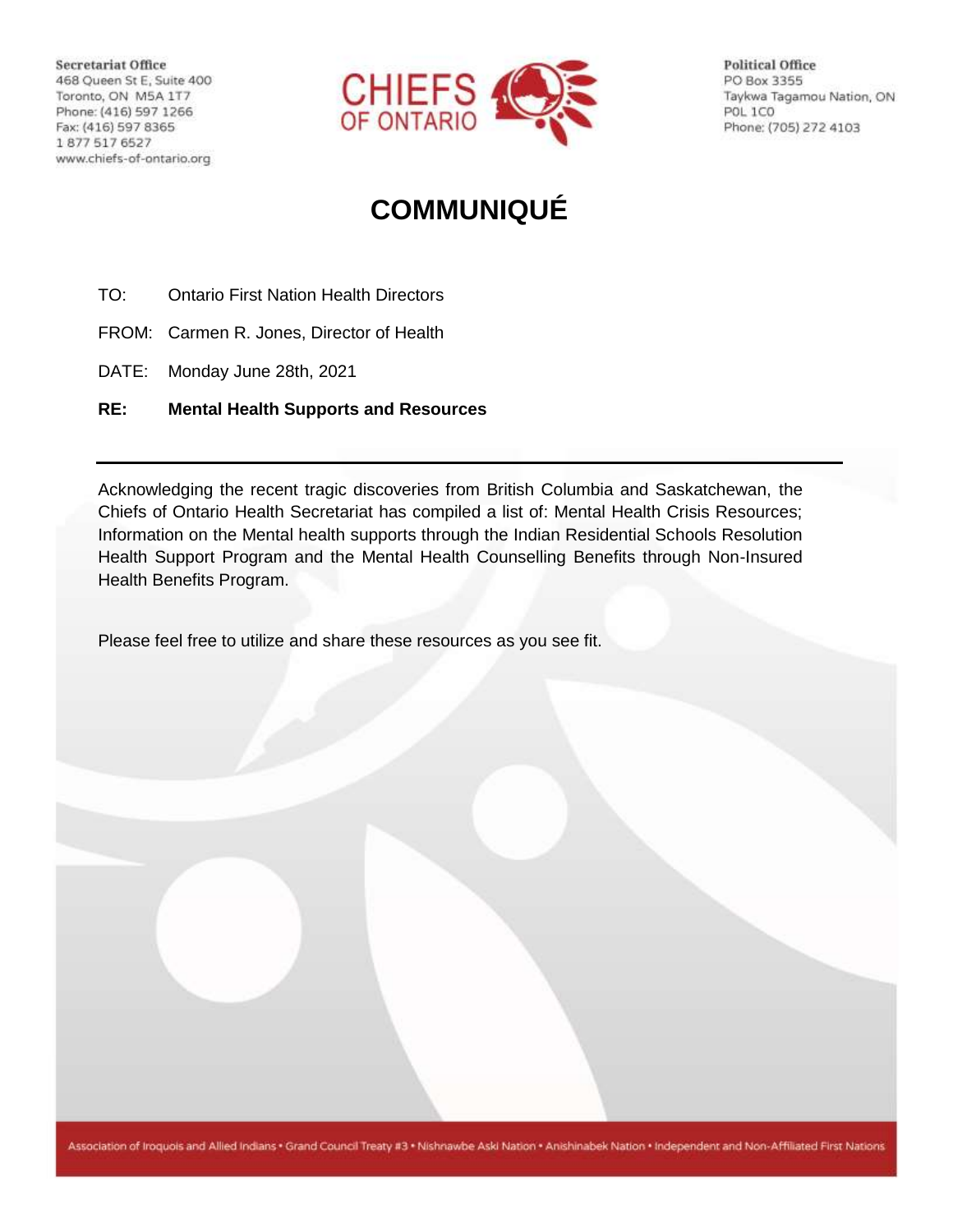## **Links for Local Indigenous Health Access Centres and Friendship Centres**

## **LOCAL ABORIGINAL HEALTH ACCESS CENTRES**

This link provides locations for local urban Indigenous Health [https://www.iphcc.ca/home/iphcc\\_members/](https://www.iphcc.ca/home/iphcc_members/)

## **LOCAL FRIENDSHIP CENTRES**

<https://ofifc.org/friendship-centres/find/>

## **Mental Health Crisis Lines**

## **NAN HOPE**:

The Nishnawbe Aski Mental Health Wellness Support Access Program (NAN Hope) provides community-driven, culturally appropriate, and timely mental health and addictions support to members of the 49 First Nations communities in the Nishnawbe Aski Nation Territory.

*The Program features:*

- 24/7 live answer at the toll-free telephone line at **1-844-NAN-HOPE (626-4673)**
- Live web-chat and text support through the website at **[nanhope.ca](http://www.nanhope.ca/)** or **[Facebook](https://www.facebook.com/NANHOPEPROGRAM)  [Messenger](https://www.facebook.com/NANHOPEPROGRAM)**
- Streamlined navigation to existing community-based and regional support services, bridging possible gaps in services;
- Rapid access to confidential counselling support by telephone; and,
- Access to a 24/7 crisis/distress support line.

<https://nanhope.ca/><tel:18446264673> <https://www.nan.ca/resources/nan-hope/>

## **NATIVE WOMENS ASSOCATION OF CANADA**

#### *NWAC Elder Support*

Our team of in-house Elders are here to support you during this time of crisis, offering support and building resiliency. They are available Monday–Friday, from 9–11 a.m. EST and 1–3 p.m. EST.

Elder Roberta Oshkawbewisens Toll Free: [888-664-7808](tel:888-664-7808) <https://www.nwac.ca/covid19-support/>

#### **Talk 4 Healing** Service languages: Ojibway, Oji-Cree, Cree, English, French Provides 24/7 culturally sensitive counselling, advice and support to Indigenous women. 1-855-554-4325 Online service at [www.talk4healing.com](https://www.talk4healing.com/)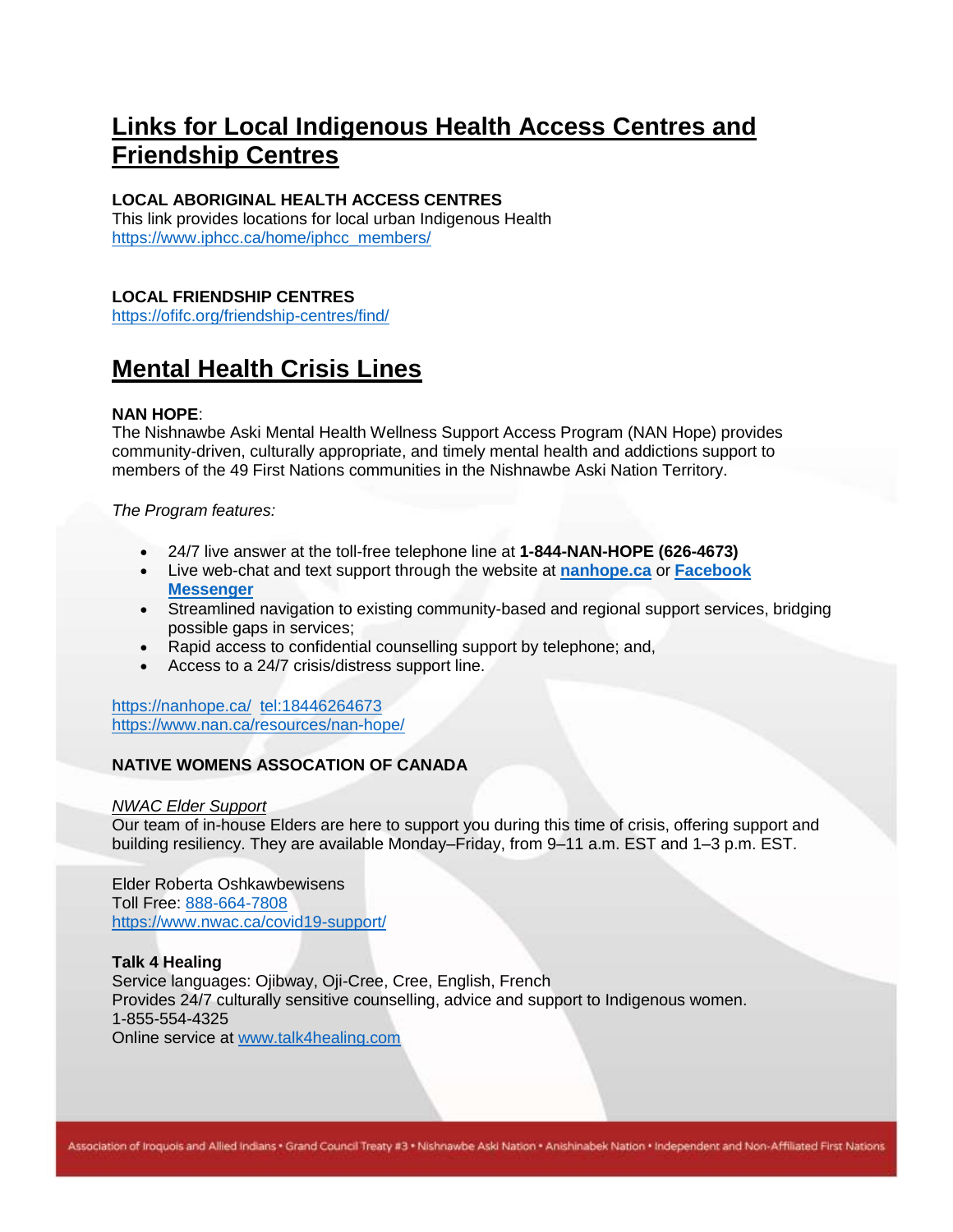#### **The Tkaronto Indigenous Peoples Portal (TIPP)**

TIPP is a response to recommendations made by the local urban Indigenous community in Toronto, providing access information to services, events, programs, businesses in a centralized way. The following link provides links to numerous counselling services in Tkaronto. <https://indigenousto.ca/tag/counselling/>

#### **Call Auntie: Indigenous COVID Pathways Helpline -**

A call line for support services for those with difficult family and community situations, run by the Baby Bundle Project and 7<sup>th</sup> Generation Midwives, Toronto

#### 437-703-8703 [Call Auntie](https://indigenousto.ca/call-auntie-indigenous-covid-pathways-hotline/)

<https://indigenousto.ca/call-auntie-indigenous-covid-pathways-hotline/>

## **First Nations and Inuit Hope for Wellness Help Line**

Service languages: Ojibway, Cree, Inuktut, English, French Provides 24/7 culturally grounded assessment, referrals, support in times of crisis, and suicide intervention. The Hope for Wellness Help Line offers immediate help to all Indigenous peoples across Canada.

It is available 24 hours a day, 7 days a week to offer:

- Counselling
- Crisis intervention

Call the toll-free Help Line at 1-855-242-3310 or connect to the online chat at [hopeforwellness.ca.](https://www.hopeforwellness.ca/) <https://www.sac-isc.gc.ca/eng/1576089519527/1576089566478>

#### **National Indian Residential Schools Resolution Health Support Program**

Crisis Line 1-866-925-4419 provides immediate emotional support for former Indian **Residential School** students. Available 24 hours a day, 7 days a week.

#### <https://www.irsss.ca/faqs/how-do-i-reach-the-24-hour-crisis-line>

#### **MMIW Crisis Line**

Service languages: English, French Provides 24/7 support to family, friends and community members who are being impacted by the loss of a missing or murdered Indigenous woman, girl or Two-spirit person. 1-844-413-6649

#### **Canadian Association of Suicide Prevention**

Service language: English Provides educational materials and resources. Links to suicide prevention and intervention lines across Canada.

[www.suicideprevention.ca](https://www.suicideprevention.ca/)

#### **Canada Suicide Prevention Helpline**

Crisis and support services are listed below. If you or someone you know has suicide-related concerns, please call 1-833-456-4566 or text 45645 (4 PM - 12 AM ET).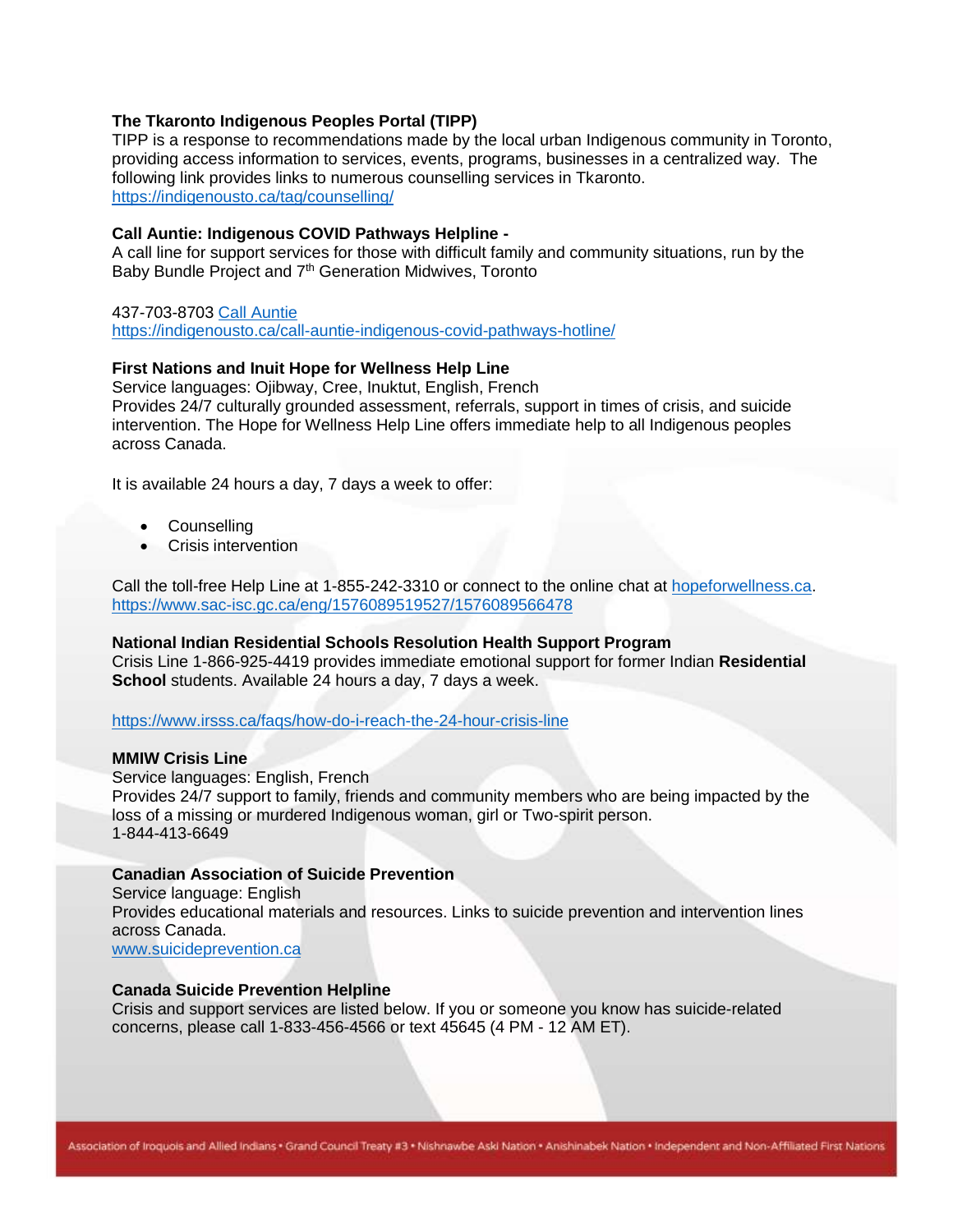#### **Kid's Help Phone**

Service languages: English, French Provides 24/7 anonymous and non-judgemental support to youth and teens. 1-800-668-6868 Online service at [www.kidshelphone.ca](https://kidshelpphone.ca/)



## **Youth Services Bureau** Service languages: English, French

Provides 24/7 counselling and crisis line for youth and the LGBTQ community in Ottawa and Eastern Ontario; will also make referrals in other cities.

1-877-377-7775 Online service at [www.ysbchat.ysb.ca](https://www.ysbchat.ysb.ca/) Thurs to Sun 4 p.m.–10 p.m. EST

#### **Trans-Lifeline**

Service language: English Provides 24/7 support, information and resources to transgender or questioning people, as well as to their families and friends. 1-877-330-6366

#### **Ontario.ca**

If you are experiencing a mental health or addictions related crisis:

- Contact your doctor
- Go to the nearest **hospital**
- Find resources at [ConnexOntario](https://www.connexontario.ca/)
- Call 911 or Telehealth Ontario at 1-866-797-0000

#### **Distress and Crisis Ontario**

If you are in distress, crisis, or are experiencing suicidal ideation...We are here to help and support you.

## **For support over text, text SUPPORT to 258258**

<https://www.dcontario.org/> <https://www.dcontario.org/locations/>Find a location near you.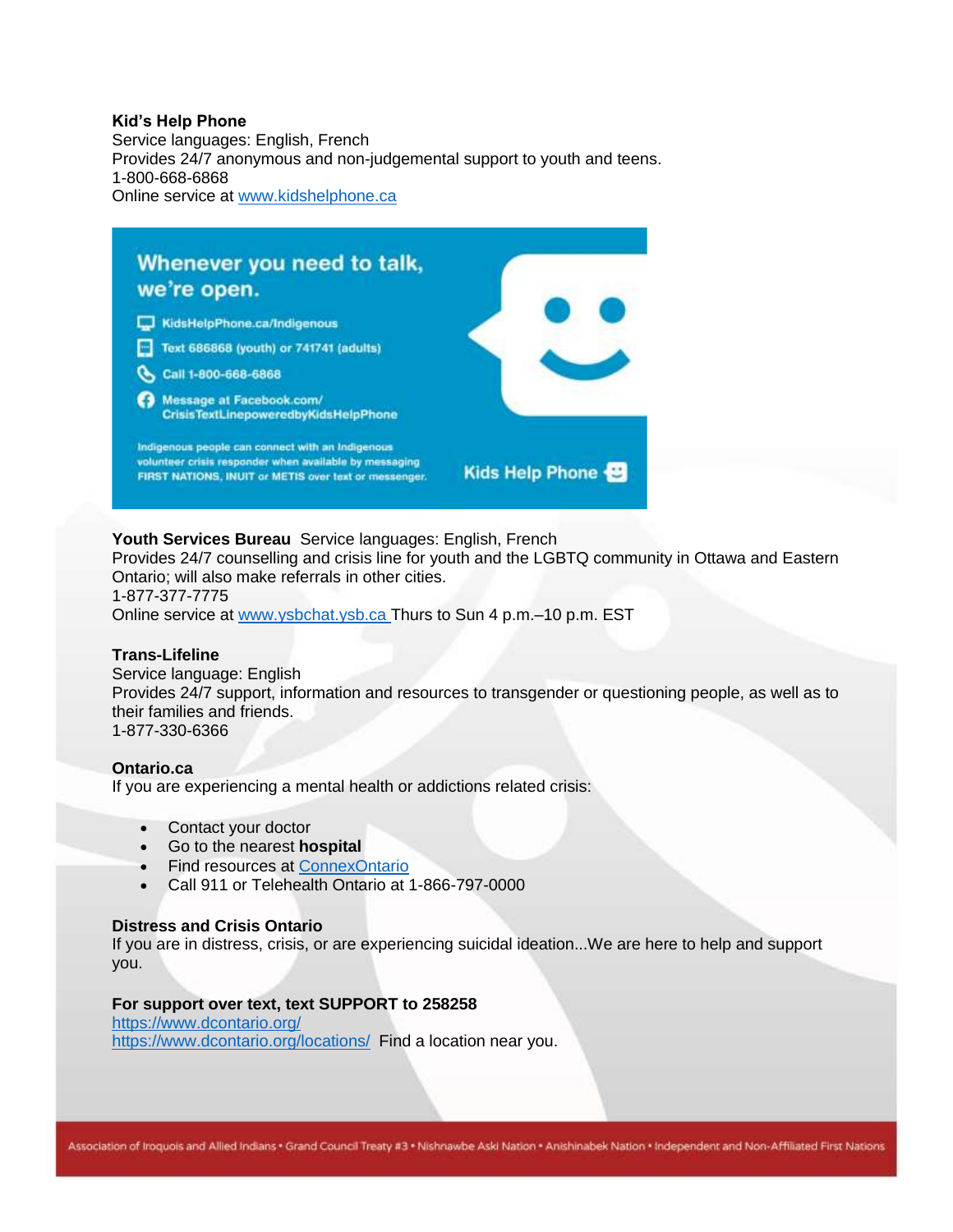## **Indian Residential Schools Resolution Health Support Program // Non-Insured Health Benefits Program – Mental Health Counselling Benefits**

## **Indian Residential Schools Resolution Health Support Program**

The Indian Residential Schools Resolution Health Support Program (IRSRHSP) provides mental health, emotional and cultural support services to eligible former Indian Residential School students and their families.

### *How to Access:*

A National Indian Residential School Crisis Line has been set up to provide support for former Residential School survivors. You can access emotional and crisis referral services by calling **24- Hour National Crisis Line: 1-866-925-4419**

To access Mental Health Therapy, former Residential School survivors, and family members can call the Indian Residential School toll free number **1-888-301-6426**. Through this number, they will be provided with a list of registered therapists within their area.

## *Mental Health Therapy Coverage through the Indian Residential Schools Resolution Health Support Program:*

- 1. The initial assessment covers up to a 2 hours session.
- 2. For subsequent counseling sessions, the IRSRHSP covers up to 60 hours of 1-2 hour sessions.
	- a. If the client is traveling to the counseling session, a minimum of 2 hours needs to be booked.
	- b. The client can divide the 60 hours with individual, family and/or telehealth counseling,
- 3. If a client requires further sessions, the provider can request for more counseling hours to be approved.

For further details on the Indian Residential Schools Resolution Health Support Program, please visit [https://www.sac-isc.gc.ca/eng/1581971225188/1581971250953.](https://www.sac-isc.gc.ca/eng/1581971225188/1581971250953)

## *Indian Residential School - Cultural and Emotional Supports*

Additionally, if Indian Residential School survivors and their family members wish to receive cultural and emotional supports. They can receive a referral through the Indian Residential School toll free number 1-888-301-6426, to nine organizations within Ontario who are providing programming and supports locally.

The following organizations are providing Indian Residential School Cultural and Emotion Supports:

- Grand Council Treaty #3
- Keewaytinook Okimakanak, Northern Chiefs Council
- Maamwesying, North Shore Tribal Council
- Mushkegowuk Tribal Council
- Nishnaabe Aski Nation
- Noojmowin Teg Health Centre

Association of Iroquois and Allied Indians . Grand Council Treaty #3 . Nishnawbe Aski Nation . Anishinabek Nation . Independent and Non-Affiliated First Nations